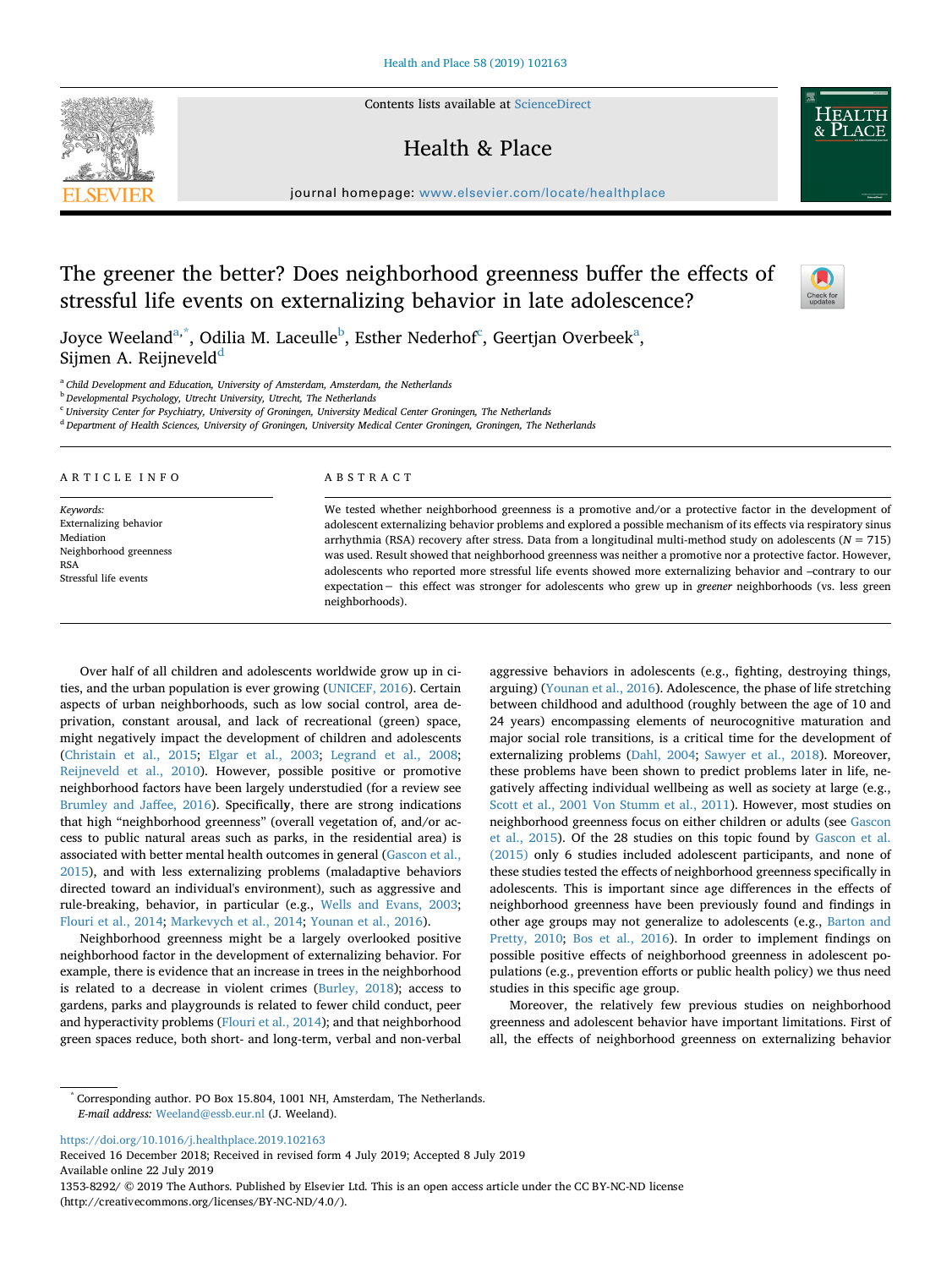<span id="page-1-0"></span>

**Fig. 1.** Visual Diagram of the Tested Model: Path a is The Direct Effect of Neighborhood Greenness on Externalizing Behavior (promotive effect); Path b is The Interaction Effect of Neighborhood Greenness and Stressful Life Events on Externalizing Behavior (protective effect); Path c is the Mediation Effect in Which The Interaction Effect of Neighborhood Greenness and Stressful Life Events has an Indirect Effect on Externalizing Behavior via Stress Reactivity (Explaining Mechanism).

might be intertwined with other neighborhood (specifically urbanization) and family (specifically socio-economic status (SES)) related predictors of this behavior (see [Leventhal and Brooks-Gunn, 2000](#page-7-10)). For example, neighborhood greenness predicts less emotional problems in children, specifically in poor urban families [\(Flouri et al., 2014\)](#page-6-3). Not all studies control for possible confounding effects of other, to neighborhood greenness related, predictors of externalizing behavior. In order to assess the unique effects of neighborhood greenness it is therefore important to disentangle these different predictors.

Second, most studies only assess direct associations between greenness and behavior, making it unclear whether neighborhood greenness is a promotive (i.e., a direct effect) or a protective factor (i.e., interacting with risk factors) ([Brumley and Jaffee, 2016\)](#page-6-2). Third, and most important, we know little about how neighborhood greenness might buffer the effects of risk factors on the development of adolescent externalizing problems. How does it work? Specifically the neurobehavioral benefits of neighborhood greenness in adolescents remain unclear [\(Younan et al., 2016\)](#page-7-6). The stress recovery hypothesis, building on the Restorative Environment Theory (RET) ([Kaplan and Talbot,](#page-7-11) [1983\)](#page-7-11) and the Stress Reduction Theory (SRT) [\(Ulrich et al., 1991](#page-7-12)), states that natural environments (vs. urban environments) have restorative qualities which promote psychophysiological stress recovery (for a review see [Berto, 2014](#page-6-8)). Compared to urban environments natural environments might include fewer stimuli that evoke automatic attention, arousal, and fight-or-flight responses, such as traffic, crowds, noise, and unfamiliar and/or angry faces ([Evans, 2006\)](#page-6-9). These environments might thus demand less of our stress response system, leaving room for restoration, and buffer against the effects of stress related risk factors. However, the stress recovery hypothesis has seldom

been directly tested as possible mechanism underlying the effects of neighborhood greenness.

An important source of stress during adolescence are negative life events (e.g., divorce or separation of parents), and specifically an aggregation of these events has detrimental effects on the behavior development of adolescents (for a meta-analysis see [March-Llanes et al.,](#page-7-13) [2017\)](#page-7-13). This might be because stressful life events deplete the parts of the autonomic nervous system (ANS) that deal with stress, specifically the sympathetic and the parasympathetic nervous system ([Steeger](#page-7-14) [et al., 2017](#page-7-14)). These two systems balance each other: When dealing with stressful events the body is turned on (i.e., fight or flight response) through an increased activity of the sympathetic nervous system. After the stressful situation is over (i.e., rest and digest response) our body is shut down again by increased activity of the parasympathetic nervous system. When the this system is activated too often or is not shut down properly, this might lead to continuous activity of the stress response system ([McEwen, 1998](#page-7-15)). Repeated exposure to stressful life events might thus dysregulate our stress systems, contributing to behavioral precursors of psychopathology, and specifically externalizing problems ([Bubier et al., 2009](#page-6-10)[;Obradović et al., 2011](#page-7-16)).

Neighborhood greenness might buffer against these detrimental effects of stress ([Wells and Evans, 2003](#page-7-4)) by specifically promoting activity of the *parasympathetic* nervous system (vs. the sympathetic nervous system) in restoring the body to a calm state after stress reactivity ([Van den Berg et al., 2015](#page-7-17)). The role of the parasympathetic nervous system is to maintain homeostasis, or rest and digest. When we react to stress, activity of the parasympathetic nervous system decreases. Activity of the parasympathetic nervous system is often measured by respiratory sinus arrhythmia (RSA), which captures fluctuations in heart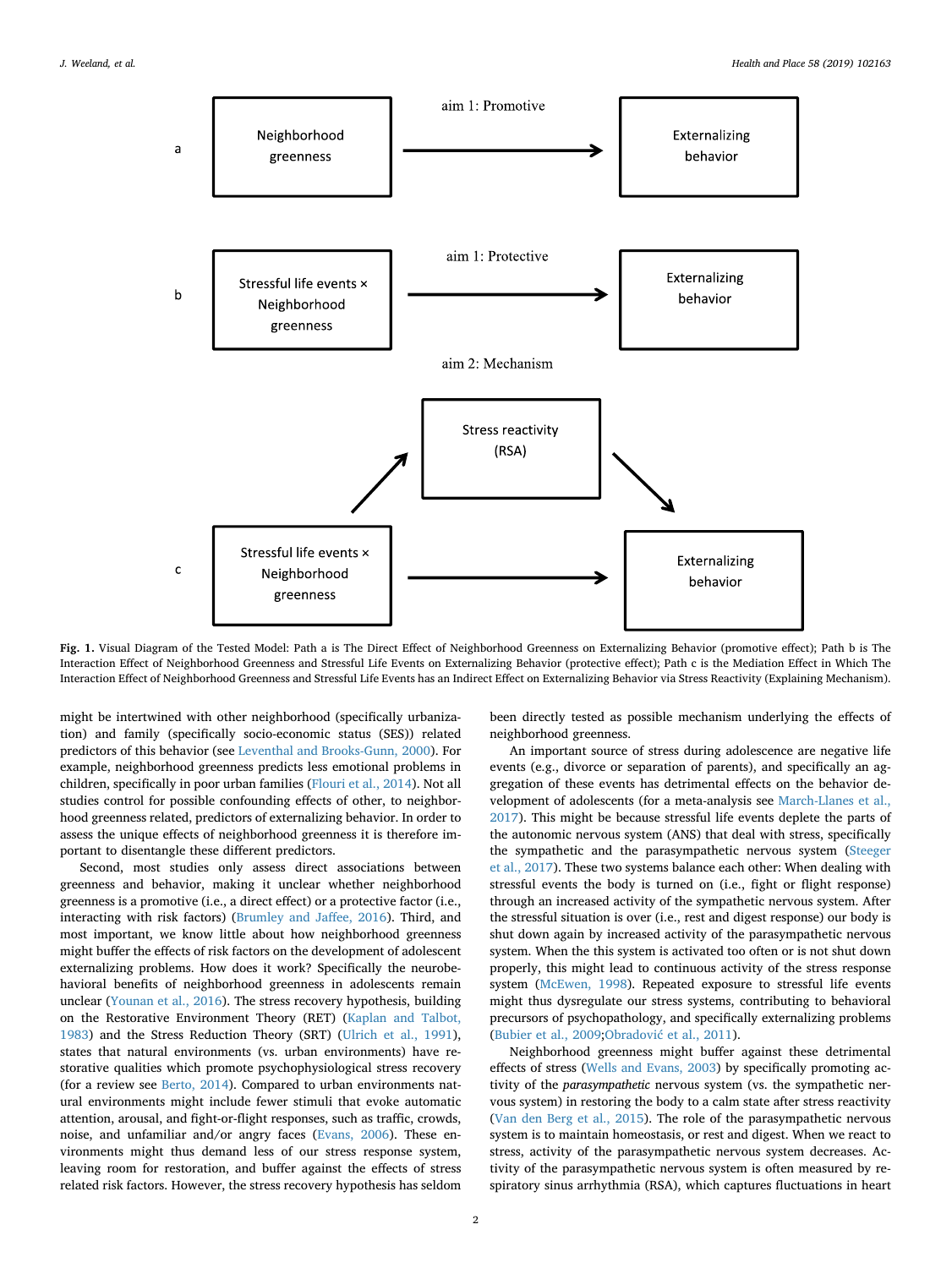rate driven by the respiratory (or breathing) cycle. During a breathing cycle our heart rate speeds up when breathing in and slows down when breathing out. During stress these fluctuations in hearth rate decrease and during recovery from stress they increase.

Among the various measures of our nervous system, RSA was found one of the most robust biological markers for the stress response system, particularly in the context of externalizing behavior [\(Zisner and](#page-7-18) [Beauchaine, 2016\)](#page-7-18). Although findings on the role of RSA in the development of behavior (and psychopathology) are complex and not always consistent (see [Zisner and Beauchaine, 2016](#page-7-18)), previous studies indicate that over time RSA might be affected by environmental stressors ([Bubier et al., 2009;](#page-6-10) [Obradović et al., 2011](#page-7-16)); is an indicator of emotion regulation and vulnerability to stress [\(Calkins and Dedmon,](#page-6-11) [2000\)](#page-6-11); and is related to externalizing behavior problems [\(Hinnant and](#page-7-19) [El-Sheikh, 2009;](#page-7-19) [Obradović et al., 2011](#page-7-16)). Moreover, faster increases of RSA, indicating a faster rest and digest response, during stress recovery were found during and after exposure to nature [\(Van den Berg et al.,](#page-7-17) [2015\)](#page-7-17).

This longitudinal study will therefore examine whether stressful life events and neighborhood greenness during adolescence (between ages 11 and 16 years) predict externalizing behavior in late adolescence (at age 22), and will examine whether this relation is mediated by physiological stress recovery. We expect that a) neighborhood greenness has a negative relation with adolescent externalizing behavior (illustrated as path a in [Fig. 1](#page-1-0)), specifically in interaction with stressful life events (i.e., protective factor, path b in [Fig. 1\)](#page-1-0) and b) that the interaction effect between stressful life events and neighborhood greenness on externalizing behavior problems is mediated by recovery after stress (i.e., RSA activity) (path c in [Fig. 1](#page-1-0)).

## **1. Methods**

## *1.1. Sample and procedure*

Data were collected in a general population study called TRAILS (TRacking Adolescents' Individual Lives Survey), a large prospective study of Dutch adolescents with bi- or triennial measurements (i.e., T) from age 11 to early adulthood (see for information on recruitment and the cohort: ([Huisman et al., 2008\)](#page-7-20). A subsample of 715 adolescents (T1,  $Mage = 11.1 \text{ years}, SD = .55, 49.1\% \text{ boys}$  performed specific laboratory tasks at T3. For this subsample, adolescents with high scores on frustration and fearfulness, low scores on effortful control, higher parental psychopathology, and living in a single-parent family were slightly oversampled. Our study used demographic and questionnaire data from T1, T2, (*M*age = 13.6), T3 (*M*age =16.3), and T5 (*M*age = 22.3 years), as well as physiological data collected during T3 from the subsample described above. Attrition in the TRAILS study was relatively low. Between T1 and T5 the retention rates ranged between 80% and 96% [\(Oldehinkel et al., 2014](#page-7-21)).

During the laboratory session adolescents participated in a social stress task during which their biological reactivity to stress was assessed. Participants were asked to refrain from smoking and from using coffee, milk, and sugar containing foods 2 h before the session. Stress reactivity and recovery was assessed in response to the Groningen Social Stress Task (GSST) a standardized protocol inspired by the Trier Social Stress Task ([Kirschbaum et al., 2008](#page-7-22)). First, participants were instructed, on the spot, to prepare a 6-min speech about themselves and their lives and deliver this speech, while sitting in front of a video camera (i.e., public speech task). They were told that their videotaped performance would be judged by a panel of peers after the experiment. The test assistant watched the performance critically, without showing empathy or encouragement. Subsequently, they were asked to perform a mental arithmetic task for 6 min. Participants were instructed to repeatedly subtract the number 17 from a larger sum, starting with 13,278. The test assistant provided the participant with negative feedback (e.g., "No, wrong again, begin at 13,278"). Finally,

participants were debriefed about the experiment.

## *1.2. Compliance with ethical standards*

All procedures performed in studies involving human participants were in accordance with the ethical standards of the institutional and/ or national research committee and with the 1964 Helsinki declaration and its later amendments or comparable ethical standards. Informed consent was obtained from all individual participants included in the study. Each assessment wave of TRAILS was approved by the national ethical committee (CCMO, [www.ccmo.nl](http://www.ccmo.nl); Protocol number of the fifth wave: NL38237.042.11).

## *1.3. Measures*

*Externalizing problems*. Externalizing behavior problem were assessed through parents, using the Child Behavior Checklist (CBCL at T1) and Adult Behavior Checklist (ABCL at T5) ([Achenbach and Rescorla,](#page-6-12) [2003;](#page-6-12) [Achenbach et al., 2004\)](#page-6-13). Externalizing behaviors, which are observable to others, are commonly assessed with parent-reported questionnaires (e.g., [Henderson et al., 2019;](#page-7-23) [Pinquart, 2017;](#page-7-24) [Zandstra et al.,](#page-7-25) [2018\)](#page-7-25). The Adult Behavior Checklist is specifically developed to assess psychopathology in the general population through the reports of someone who knows the person well (usually the parent). This instrument is widely used and well-validated instrument ([Achenbach and](#page-6-12) [Rescorla, 2003;](#page-6-12) [DeLuca et al., 2019](#page-6-14); [Tenneij and Koot, 2007\)](#page-7-26). An aggregate of the subscales aggressive behavior, delinquent behavior, and intrusive behavior was used as an indicator of overall externalizing behavior ( $N = 35$  items). Although the ABCL contains slightly different items than the CBCL (i.e., more appropriate for young adults) the symptoms covered were identical. Items were scored on a three-point Likert scale ( $0 = not$  *true* to  $2 = very$  *or often true*). High internal consistency of the scale in both instrumentes was found, reliability of the CBCL externalizing problems scale at T1 was  $a = .90$  and of the ABCL externalizing problems scale at T5 was  $a = .91$ . Mean scores for externalizing behavior were between 0 and 1.15 ( $M = .25$ ;  $SD = .20$ ) at T1 and between 0 and 0.83 (*M* = .17; *SD* = .20) at T5. At T5 this data was available for 633 participants.

*Neighborhood greenness.* Greenness was assessed as the percentage of adolescents' neighborhood area (using the postal code of the participants at T1, T2, and T3) that could be characterized as public green space (i.e., open green space or parks, Centraal Bureau voor de Statistiek, 2012). We specifically used a measure of *public* green spaces because this was previously shown to have a larger impact on health and well-being than the overall neighborhood vegetation level ([Fan](#page-6-15) [et al., 2011](#page-6-15)). Only 6.2% (between T1 and T2) and 11.2% (between T2 and T3) of participants moved to a different postal code area between measurement waves. The average change of greenness was therefore almost zero (-.0003% and -.0007% respectively). Subsequently, we used an aggregate mean score of neighborhood greenness on T1, T2, and T3, ranging from 0 to 29% (*M* = 7.06; *SD* = 6.67). This score was available for 599 participants. Since the average neighborhood greenness in The Netherlands is 9.3%, the neighborhood greenness in the current study seems to range from very low to very high.

*Stressful life events.* Stressful events which occurred between T1 and T3 were captured at age 16 years using the event history calendar (EHC). For the present study we modified the calendar into an interview on several life domains that lasted about 45 min. Participants were asked about events that occurred between ages 11–16 using a monthby-month horizontal timeline. Test–retest reliability was reasonable to good: >90% in a sample of adolescents ([Caspi et al., 1996\)](#page-6-16). Events were included that have previously been found to be experienced as negative, stressful and to bring change to someone's life, specifically family events such as death of a family member, parental divorce, mental problems within the family, school events such as changing schools or being expelled and other events such as being victim of a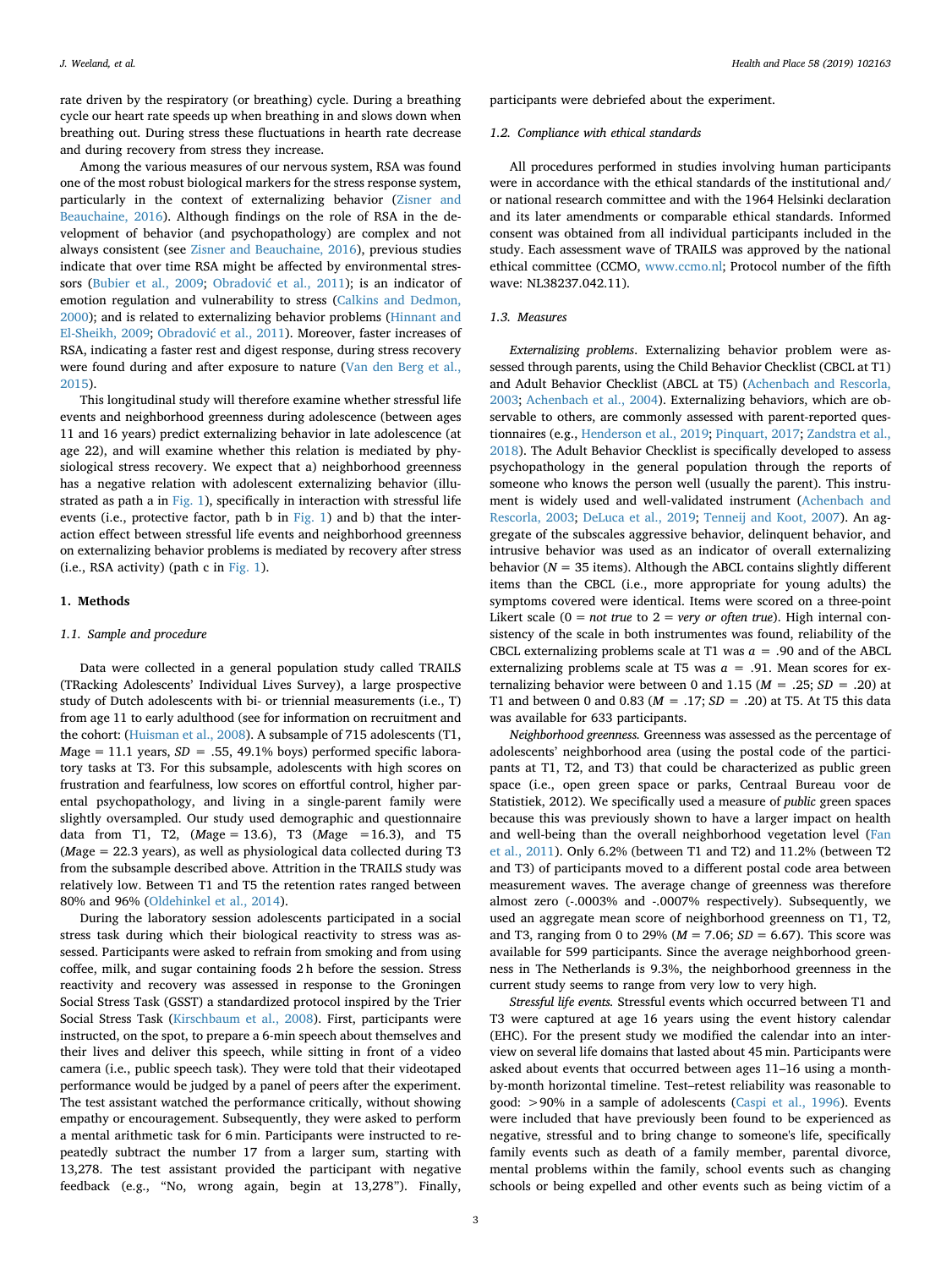crime [\(McMahon et al., 2003](#page-7-27)). A sum score for the events was constructed indicating the number of stressors an adolescent was exposed to, ranging from 0 to 21 ( $M = 6.66$ ;  $SD = 3.78$ ). This data was available for 679 participants.

*Respiratory sinus arrhythmia (RSA)*. RSA was measured during the lab session at T3 and was operationalized as the heart rate variability in the high-frequency band (0.15–0.40 Hz). Calculation of RSA was performed by power spectral analysis in the CARSPAN software program ([Mulder et al., 1998\)](#page-7-28). RSA mainly results from centrally mediated cardiac vagal activity [\(Task Force of the European Society of Cardiology](#page-6-17) [the North American Society of Pacing Electrophysiology, 1996](#page-6-17)). Lower scores (i.e., less variability) indicate low influence of the parasympathetic nervous system on cardiac function and therefore low stress response.

Stress reactivity was operationalized as the standardized residual of RSA during speech (360 s) predicted by RSA during rest (25 min posttest (300 s)). During the stress task, the average RSA decreased slightly  $(M = -258.16 \text{ ms2}, SD = 2872.48;$  untransformed data) indicating that on average the task indeed deactivated the parasympathetic nervous system indicating stress reactivity. Stress recovery was operationalized as the residual of RSA after the stress task (6 min after post-test (150 s)) predicted by RSA reactivity during speech (360 s). After the stress task, the average RSA increased slightly  $(M = 567.45 \text{ ms2}, SD = 3144.64;$ untransformed data) indicating that on average participants showed recovery from stress. A similar procedure was followed which has used and described in detail by ([Nederhof et al., 2015](#page-7-29)). RSA reactivity to laboratory stressors has been found a valid measure for the autonomic nervous system and a biological marker for adaptive functioning (for a meta-analysis see [Graziano and Derefinko, 2013](#page-7-30)). RSA in rest, RSA reactivity and RSA recovery was available for 677, 658, and 651 participants respectively.

*Covariates.* In addition, the following variables were included as covariates: sex, age at T1, externalizing behavior at T1 (CBCL), urbanization, and SES. Urbanization of the neighborhood was assessed by the number of residential addresses per 3.14 square kilometers (i.e., by drawing a circle with a radius of 1 km from participants' postal codes) ([Reijneveld et al., 2010](#page-7-2)). The urbanization score changed for 8.2% of participants and the average change was very small, namely −17.45 number of residential addresses per square kilometer. Subsequently, we used an aggregate mean score of urbanization on T1 and T2, which ranged from 2 to 5362 addresses per 3.14 square kilometers. This data was available for all participants. SES was assessed per family using an average of standardized scores on income, education, and occupational level of parents (using the International Standard Classification of Occupations: [Ganzeboom and Treiman, 1996\)](#page-6-18). This data was available for 711 participants.

### *1.4. Analyses*

We tested whether greenness was a promotive (i.e., directly reducing) or protective factor (i.e., indirectly, via reducing the detrimental effects of stressful life events) in adolescent externalizing behavior development by assessing the direct main effects and interaction effects between stressful life events and neighborhood greenness (aim 1). Secondly, we assessed mediation by stress recovery (RSA) using an indirect effect of stressful life events-by-neighborhood greenness on externalizing problems *via* RSA recovery (aim 2).

For all variables (except for the categorical variable of gender), extreme outliers were winsorized to 3 times the interquartile range (above the third quartile or below the first quartile) and variables were standardized. A multiple regression analysis, or a path-analysis, in M*plus* 7 was used, in which all hypotheses were tested in a single analysis. For testing moderation, or specifically whether neighborhood greenness moderated the effect of stressful life events on externalizing behavior, a product term (interaction) of stressful life events and neighborhood greenness was included in the analysis. For testing mediation, or specifically whether stressful life events-by-neighborhood greenness predicted externalizing behavior *via RSA* recovery, an indirect effect was included in the analysis. Full information maximum likelihood (FIML) was used to treat missing data (i.e., a likelihood function for each participant was estimated based on the variables that are present so that all the available data are used) ([Wothke, 2000\)](#page-7-31). To ensure the robustness of results, bootstrapped 95% confidence intervals (CI) were used to assess the effects. Our model has a 16.25 to 1; cases to free parameter ratio. The sample size should be large enough to detect small effects ( $f^2$  = .04) with a power of .80 and  $\alpha$  = .05 [\(Faul et al.,](#page-6-19) [2007\)](#page-6-19). Model fit was assessed using the Root Mean Square Error of Approximation (RMSEA) (model fit satisfactory when < 0.08) and Tucker-Lewis Index (TLI) (model fit satisfactory when > 0.90).

## **2. Results**

## *2.1. Correlations between variables*

Urbanization was positively related to age and SES. Stressful life events were positively, and SES negatively, associated with externalizing behavior at T1 and T5. Higher RSA in rest was associated with higher externalizing behavior at T1 and T5. Boys showed higher RSA reactivity to stress and higher RSA recovery than girls. Moreover, externalizing behavior at T1 was strongly and positively related with externalizing behavior at T5 (see [Table 1](#page-3-0) for descriptive statistics and correlations).

<span id="page-3-0"></span>

| Table 1                                                             |  |
|---------------------------------------------------------------------|--|
| Descriptive statistics and bivariate correlations of all variables. |  |

|                |                                           | M          | <b>SD</b> | 2                        | 3                        | 4       | 5       | 6      |        | 8        | 9         | 10        | 11        |
|----------------|-------------------------------------------|------------|-----------|--------------------------|--------------------------|---------|---------|--------|--------|----------|-----------|-----------|-----------|
| 1.             | Age at T1                                 | 11.10      | 0.55      | .01                      | $-.01$                   | $.17**$ | .07     | .07    | $-.04$ | $-.01$   | .04       | $-.00$    | .04       |
| 2.             | Sex $(\%$ boys) <sup>a</sup>              | 49.10      |           | -                        | $-.01$                   | $-0.05$ | $-.01$  | $-.02$ | .04    | $.12**$  | $-.14***$ | $.21***$  | .06       |
| 3.             | SES T1 $\%$ low SES) $b$                  | 20.10      |           |                          | $\overline{\phantom{0}}$ | $.08*$  | $-29**$ | .02    | $-.05$ | .02      | .02       | $-.22***$ | $-.18***$ |
| $\overline{4}$ | Urbanization T1-T2 <sup>c</sup>           | 1488       | 1047      |                          |                          | -       | .07     | .06    | $-.06$ | $-0.00$  | .02       | .06       | .01       |
| 5.             | Stressful life events T1-T3               | 6.66       | 3.78      | $\overline{\phantom{0}}$ |                          |         |         | .04    | .03    | $-.03$   | .03       | $.26**$   | $.32**$   |
| 6.             | Neighborhood greenness T1-T3 <sup>d</sup> | 7.06       | 6.67      | -                        |                          |         |         | -      | .06    | $-.04$   | .03       | $-0.02$   | .01       |
| 7.             | RSA rest T3                               | 1778.20    | 1827.18   | $\overline{\phantom{0}}$ |                          |         |         |        | -      | $-55***$ | $.33***$  | $.09*$    | $.12*$    |
| 8.             | RSA reactivity T3 <sup>e</sup>            | $-119.565$ | 1518.52   | $\equiv$                 |                          |         |         |        |        |          | $-.63***$ | $-.00$    | $-.02$    |
| 9              | RSA recovery T3 <sup>c</sup>              | 483.01     | 1907.00   | $\overline{\phantom{0}}$ |                          |         |         |        |        |          | -         | $-.05$    | .02       |
| 10             | Externalizing behavior T1                 | 0.25       | 0.20      | $\overline{\phantom{0}}$ |                          |         |         |        |        |          |           | -         | $.47**$   |
| 11             | Externalizing behavior T5                 | 0.17       | 0.20      | $\overline{\phantom{0}}$ |                          |         |         |        |        |          |           |           |           |

*Note.* a: 0 =female; 1 = male; b: average of standardized scores on income level, educational level, and occupational level of both parents, in analyses this is a continuous score; c: the number of residential addresses per 3.14 square kilometers; d: percentage of urban green space, parks and forest land use in neighborhood (national average is 9.3%, see [https://opendata.cbs.nl/statline/portal.html\)](https://opendata.cbs.nl/statline/portal.html); e:.Change scores; \**p* < .05; \*\**p* < .01.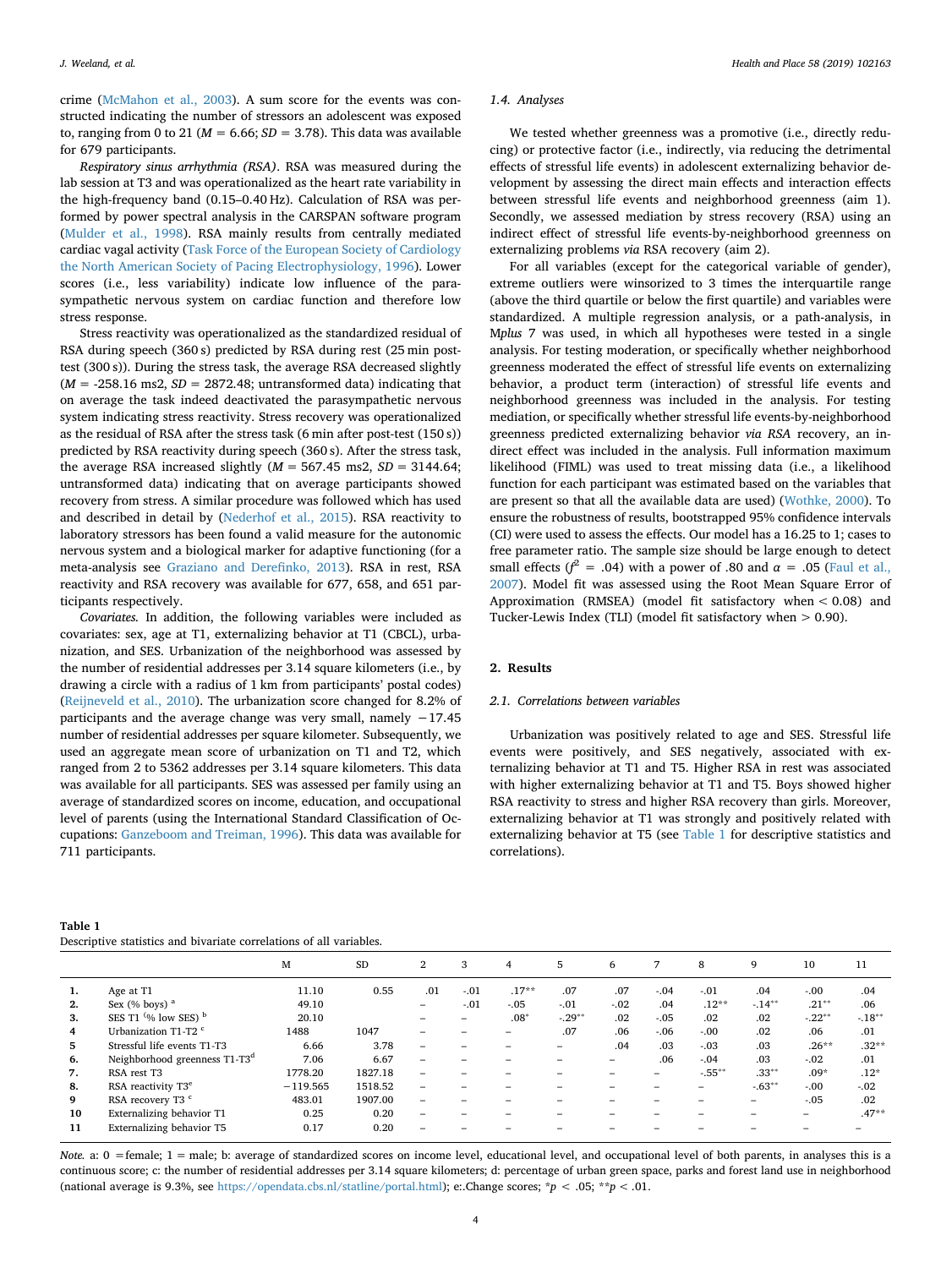#### <span id="page-4-0"></span>**Table 2**

|  |  |  |  |  |  |  |  |  | Results of Multi-variate Regression Analysis, Including Covariates, Main effects, Interaction-effects, and Mediation. |  |
|--|--|--|--|--|--|--|--|--|-----------------------------------------------------------------------------------------------------------------------|--|
|--|--|--|--|--|--|--|--|--|-----------------------------------------------------------------------------------------------------------------------|--|

|              |                   | Predictor                                                     | Outcome                   | В      | <b>SE</b> | Beta <sup>a</sup> | 95% CI of B    | $\boldsymbol{p}$ |
|--------------|-------------------|---------------------------------------------------------------|---------------------------|--------|-----------|-------------------|----------------|------------------|
| Covariates   |                   | Externalizing problems T1                                     | Externalizing problems T5 | .42    | .04       | .42               | $.34-.50$      | $-.001$          |
|              |                   | Age                                                           | Externalizing problems T5 | .03    | .04       | .03               | $-.05-.09$     | .48              |
|              |                   | $Sex^b$                                                       | Externalizing problems T5 | $-.01$ | .07       | $-.01$            | $-14 - 12$     | .85              |
|              |                   | <b>SES</b>                                                    | Externalizing problems T5 | .00    | .98       | .00               | $-.02-.00$     | .98              |
| Neighborhood |                   | Urbanization                                                  | Externalizing problems T5 | $-.03$ | .03       | $-.03$            | $-0.09 - 0.04$ | .31              |
| main effects | aim 1: Promotive  | Neighborhood greenness                                        | Externalizing problems T5 | .01    | .04       | .01               | $-.06-.09$     | .80              |
| Interaction  |                   | RSA recovery                                                  | Externalizing problems T5 | .05    | .04       | .05               | $-.03-.13$     | .26              |
|              |                   | Stressful life events                                         | Externalizing problems T5 | .22    | .04       | .22               | $.14-.30$      | $-.001$          |
|              | aim 1: Protective | Stressful life events $\times$ neighborhood greenness         | Externalizing problems T5 | .09    | .04       | .09               | $.01-.17$      | .03              |
| Indirect     |                   | Stressful life events                                         | RSA recovery              | .05    | .05       | .05               | $-0.04 - 0.14$ | .28              |
|              |                   | Neighborhood greenness                                        | RSA recovery              | .03    | .04       | .03               | $-.05-.12$     | .48              |
|              |                   | Stressful life events $\times$ neighborhood greenness         | RSA recovery              | .08    | .06       | .08               | $-.04-.19$     | .19              |
|              | aim 2: Mechanism  | Stressful life events $\times$ neighborhood greenness via RSA | Externalizing problems T5 | .00    | .01       | .00               | $-.00-.02$     | .46              |

*Note.*  $χ2(N = 715, 5) = 9.283$  CFI = .978, RMSEA = .035; a: Corrected Beta's for other variables in model; SE = standard error; b: 0 = female; 1 = male.

#### *2.2. Multivariate regression*

All control variables, direct, interaction, and indirect effects were included in a multi-variate analysis, which showed good model fit:  $\chi^2$ (*N* = 715, 5) = 9.283 CFI = .978, RMSEA = .035 (see [Table 2\)](#page-4-0). We further present results per aim:

## Aim 1: promotive or protective effect of neighborhood greenness.

*Promotive effect.* The results show that, controlling for age, sex, SES, urbanization, and externalizing behavior at T1, stressful life events predict externalizing behavior at T5 (*B* =.22, *SE* = .04, *p* < .001; 95% CI: .14 - .30, see main effects line of [Table 2](#page-4-0)). That is, adolescents who experienced more stressful events reported more externalizing problems five years later. Neighborhood greenness did not directly predict externalizing behavior. This means neighborhood greenness is not a promotive factor in the development of adolescent externalizing behavior.

*Protective effect.* Our results show an interaction between stressful life events and neighborhood greenness  $(B = .09, SE = .04, p = .03;$ 95% CI: .01 - .17) (see interaction line of [Table 2\)](#page-4-0). Post hoc analyses using the Johnson-Neyman regions of significance [\(Clavel, 2015\)](#page-6-20) show that stressful life events predict externalizing behavior in the entire range of greenness (i.e., more stressful life events were related to more subsequent externalizing behavior, independent of neighborhood greenness). However, the strength of this relationship increases as neighborhood greenness increases (i.e., more neighborhood greenness predicts a stronger effect of stressful life events on externalizing behavior) (see [Fig. 2](#page-5-0)): For adolescents living in greener neighborhoods (1 *SD* above the mean) the effects of stressful life events on externalizing behavior are stronger (*B* =.31, *SE* = .07, *p* < .001; 95% CI: .17 - .45) than for adolescents living in less green neighborhoods (1 *SD* below the mean: *B* = .13, *SE* = .06, *p* = .03; 95% CI: .01 - .26).

### Aim 2: underlying mechanism

*Mediation by RSA.* There was no indirect effect from stressful life events-by-neighborhood greenness on externalizing behavior *via* RSA at recovery (*B* = .00, *SE* = .01, *p* = .64; 95% CI: -.00 - .02) (see mediation line of [Table 2\)](#page-4-0). The effects of stress and neighborhood greenness were therefore not mediated by stress recovery.

Because some of our covariates were correlated, as a robustness check, we repeated our analysis without covariates. Overall, findings remained the same (see Table A1, Supplement A).

## **3. Discussion**

In a longitudinal multi-method study we tested whether

neighborhood greenness is a promotive (i.e., has a direct reducing effect) or protective (i.e., interacts with stressful life events) factor in the development of externalizing behavior problems (maladaptive behaviors directed toward an individual's environment), such as aggressive and rule-breaking, behavior, in adolescence. Our results showed that only stressful life events (not SES, urbanization, neighborhood greenness or the parasympathetic nervous system measures with respiratory sinus arrhythmia (RSA)) predicted externalizing behavior in late adolescence, both alone and in interaction with neighborhood greenness. Controlling for SES and urbanization, our study did not confirm previous findings that neighborhood greenness is directly related to externalizing behavior [\(Flouri et al., 2014](#page-6-3); [Markevych et al., 2014](#page-7-5); [Younan et al., 2016\)](#page-7-6).

Most previous research on the effects of nature on mental health and behavior has, however, been conducted on either adults or children (for a review see [Gascon et al., 2015\)](#page-7-3). Our results might therefore simply show that neighborhood greenness is not directly related to externalizing behavior problems in late adolescence. Neighborhood greenness may not have the same effects on behavior across the life span. Indeed, a recent study on Dutch adults found age differences in the effect of neighborhood greenness on mental health [\(Bos et al.,](#page-6-7) [2016\)](#page-6-7). Specifically, and in contrast with other age-groups, they found negative effects of neighborhood greenness in the age group 45 and 54 years. Bos and colleagues suggest that these differences might be explained by differences in the usage of green spots. Neighborhood green spots might be used by children as play areas and by adults (of most ages) for exercise and recreation, such as walks, but adolescents may not use or may differently use these area's. Different areas of the neighborhood might be used for recreation in this age group.

Our study does not inform us on the *use* of neighborhood green space or engagement. This may be important, since among college students the effects of spending time in green spaces on their quality of life, mood, and stress were stronger when students were actively engaged ([Holt et al., 2019\)](#page-7-32). Different types of nature exposure may affect adolescent behavior through different mechanisms. For example, active exposure to green space may (partly) affect behavior through the positive effects of physical activity, whereas passive exposure to green space may affect behavior through stress restoration or protection against urban noise and pollution (e.g., [Donnelly et al., 2016](#page-6-21); [Klingberg](#page-7-33) [et al., 2017](#page-7-33); [Markevych et al., 2017\)](#page-7-34).

Our findings do suggest that neighborhood greenness is indirectly related to externalizing problem behaviors of adolescents, in such that together with stressful life events it is a risk factor for externalizing behavior problems. The effect of stressful life events on externalizing behavior was stronger for adolescents who grew up in *greener* neighborhoods than for adolescents who grew up in less green neighborhoods. This might indicate that in adolescence neighborhood greenness is a correlate of other factors that influence (the effect of stressful life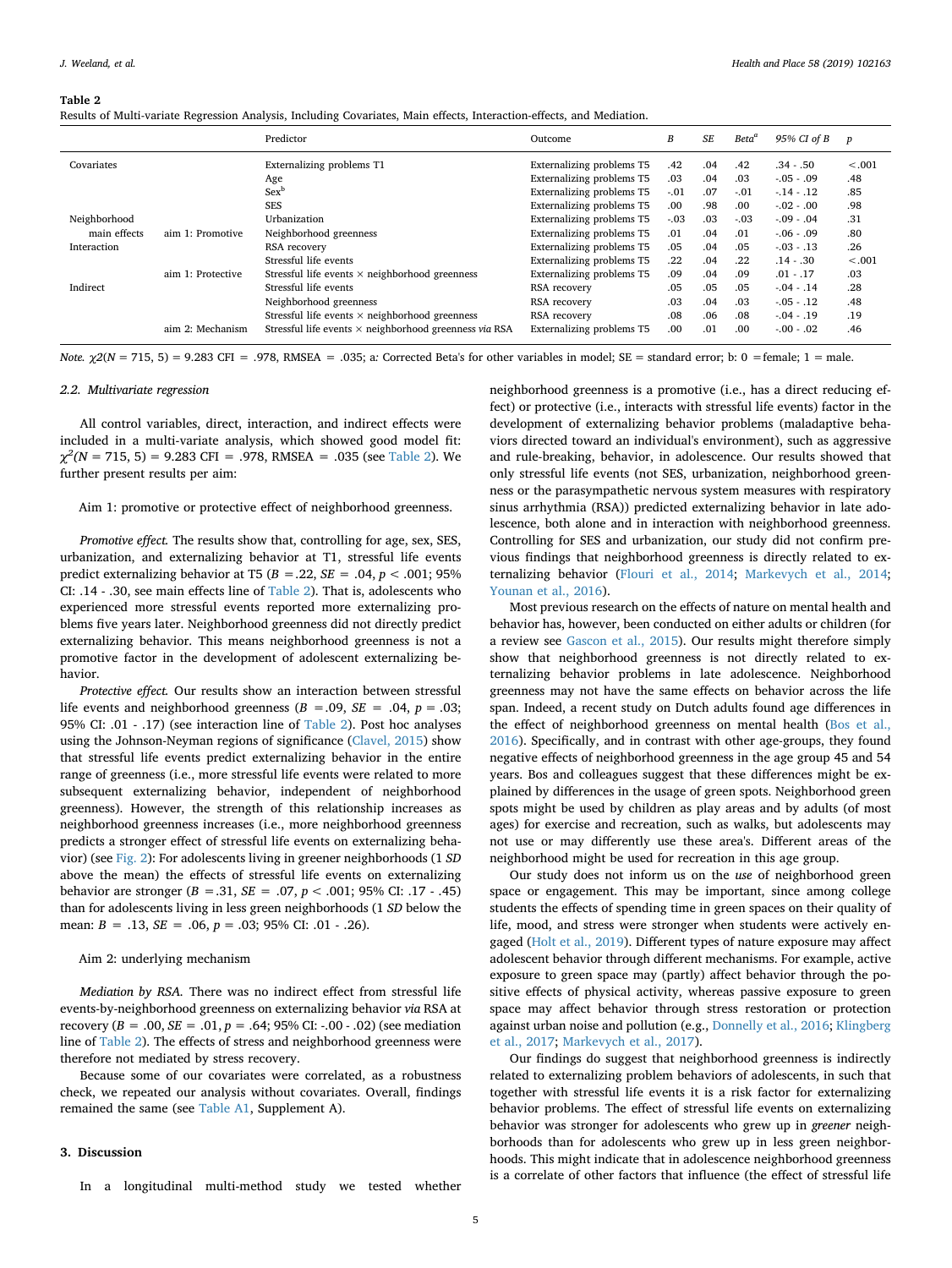<span id="page-5-0"></span>

**Fig. 2.** Illustration of the Effect of Stressful Life Events on Externalizing Behavior Moderated by Neighborhood Greenness. Note. The X-axis depicts a continuous range of neighborhood greenness (standardized). The Y -axis depicts a continuous range of values for the adjusted effect of stressful life events on externalizing behavior. The middle (red) plot line represents values of the adjusted effect that correspond to the full range of all continuous values of neighborhood greenness. The curved lines above and below this plot line represent 95% confidence bands around the adjusted effect. The effect of stressful life events is significant across the full range of neighborhood greenness. (For interpretation of the references to colour in this figure legend, the reader is referred to the Web version of this article.)

events on) externalizing behavior. For example, neighborhood greenness might be indirectly related to externalizing behavior via its effect on social control, community cohesion, parenting and peer affiliations (as was found for other neighborhood characteristics: e.g., [Cantillon,](#page-6-22) [2006\)](#page-6-22). Some of these confounders of neighborhood greenness may also foster externalizing behaviors.

Specifically, neighborhood greenness might be positively correlated with the presence of shielded areas, away from the eyes of adults, and thus with the opportunity for unsupervised time spent out in the community without surveillance or fear of being caught. This has in turn been related to externalizing behavior [\(Beyers et al., 2003](#page-6-23)). Indeed, it was found, for example, that adolescents living in areas with more parks more often engage in substance use compared to those living in areas with fewer parks [\(Kotlaja et al., 2018](#page-7-35)). Moreover, adolescents might cope with stress by seeking social contacts with their peers and being outdoors, including hanging out in local green space (see [Roe et al., 2017\)](#page-7-36). Adolescents who experience stressful life events might spend more time outside the family environment, with (deviant) peers, engaging in externalizing behaviors, specifically when the neighborhood provides them with opportunities to do so.

Besides testing mere relations between variables over time we also explored stress recovery as biological mechanisms underlying the effects of neighborhood greenness on externalizing problems over time. Our results show that −although on average participants showed RSA reactivity to the lab stress task, as well as recovery afterwards (i.e., successful manipulation)− individual differences in RSA recovery were not related to externalizing behavior and did not mediate the effects of stress and neighborhood characteristics. We thus found no evidence that neighborhood greenness buffers against the negative effects of stress via the stress response system (i.e., stress recovery hypothesis).

Our findings have to be interpreted in light of some limitations. First of all, our study design does not allow us to conclude on causal relations between stressful life events, neighborhood greenness and externalizing behavior problems. There could be a third, unmeasured, factor

explaining the relations between these constructs. Second, we used a community sample and thus the average score on externalizing behavior was low, specifically at the last time-point. This means our findings may not generalize to at risk populations or to adolescents with clinical behavioral problems. Third, one informant, namely the parent, was used to assess externalizing behavior. Although parent-reports have been shown to be a valid measure of externalizing behavior, these reports are limited to the context in which parents observe this behavior. Different informants may provide information on different and unique aspect of adolescent functioning and may lead to different findings. Finally, collecting data on stressful life events in retrospect may lead to an under-, or overestimation of these events.

Our study overcomes important limitations of most previous work on neighborhood greenness in adolescents, by using different informants and time-points for reducing codependency between variables; taking into account a timeline for mediation; and adding an interaction effect to distinguish between promotive and protective factors. Using a stringent test of moderation and mediation we found no evidence that neighborhood greenness positively affects adolescent externalizing behavior development, either directly or via individual differences in RSA recovery. Overall, this study shows that in regard to adolescents' neighborhood it might not necessarily be "the greener the better". Our findings might be important since they question a universal positive effect of a green neighborhood.

From an empirical point of view, our results might indicate that neighborhood greenness affects health in different ways across different developmental periods. For example, there might be critical (i.e., restricted developmental periods in which greenness is important) or sensitive periods (i.e., developmental periods in which the effects are more likely to occur) for the effects of neighborhood greenness on mental health. This would emphasize the importance of assessing risk, promotive, and protective factors, and underlying their mechanisms, over different developmental periods. Our results also raise the question which specific aspects of neighborhood greenness are beneficial for our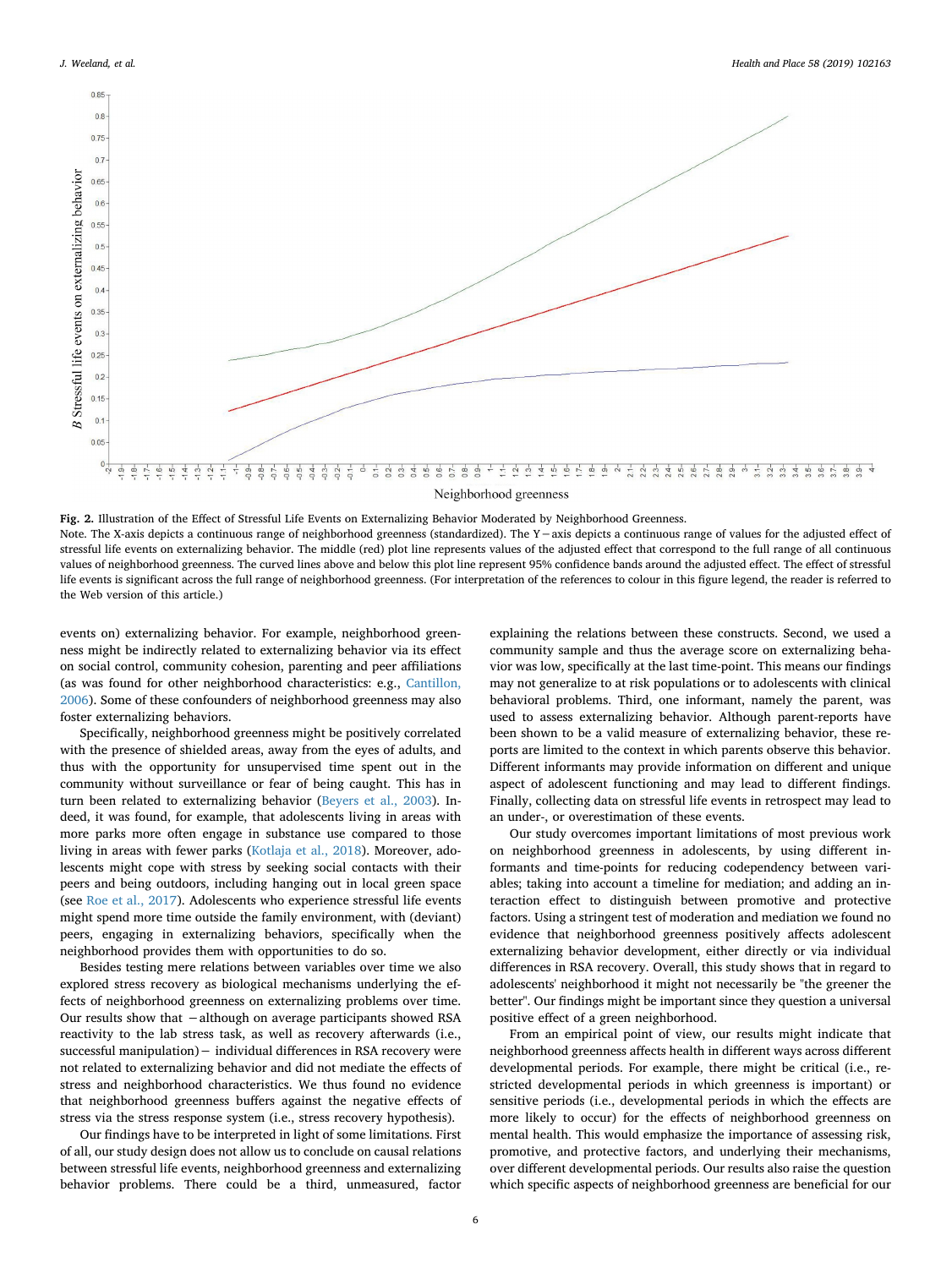mental health, in which developmental periods, and why these specific aspects are beneficial.

Theoretically driven hypotheses on working mechanisms may inform us on which populations, type of neighborhood greenness (e.g., vegetation, access to parks or forests, window view), and outcome measure are most informative or appropriate. This is important, since different measures for neighborhood greenness and the outcome behavior might lead to different results [\(Gascon et al., 2015;](#page-7-3) [Feng and](#page-6-24) [Astell-Burt, 2017;](#page-6-24) [Reid et al., 2018\)](#page-7-37). For example, if we hypothesize that neighborhood greenness affects feelings of stress through its restorative qualities it may be most informative to measure greenness through subjective aesthetic quality and the outcome via subjective wellbeing. However, if we hypothesize neighborhood greenness to work via social and physical processes (e.g., hanging out with friends, physical exercise) then location and activity tracking, or experience sampling methods, may be more informative.

From a clinical or public health point of view, our results may suggest that neighborhood greenness has little effect on adolescent behavior and/or that factors within adolescents' homes are more important in predicting (mal)adjustment than factors around adolescent's homes. Alternatively, they may be interpreted as that when adolescent are dealing with stressful life events, certain neighborhood characteristics might indirectly have a negative influence on their behavior, for example via the lack of social control, or via affiliation with delinquent peers. Neighborhood greenness might in some cases thus be a marker for other neighborhood characteristics promoting problem behavior. However, before previous or current findings on neighborhood greenness can have any true clinical or societal meaning we first need to know *how* neighborhood greenness affects adolescent behavior and mental health.

## **Conflicts of interest**

The authors declare that they have no conflict of interest.

## **Acknowledgments**

This research is part of the TRacking Adolescents' Individual Lives Survey (TRAILS). Participating centers of TRAILS include various departments of the University Medical Center and University of Groningen, the Erasmus University Medical Center Rotterdam, the University of Utrecht, the Radboud Medical Center Nijmegen, and the Parnassia Bavo group, all in the Netherlands. TRAILS has been financially supported by various grants from the Netherlands Organization for Scientific Research NWO (Medical Research Council program grant GB-MW 940-38-011; ZonMW Brainpower grant 100-001-004; ZonMw Risk Behavior and Dependence grants 60-60600-98-018 and 60-60600- 97-118; ZonMw Culture and Health grant 261-98-710; Social Sciences Council medium-sized investment grants GB-MaGW 480-01-006 and GB-MaGW 480-07-001; Social Sciences Council project grants GB-MaGW 457-03-018, GB-MaGW 452-04-314, and GB-MaGW 452-06- 004; NWO large-sized investment grant 175.010.2003.005); the Sophia Foundation for Medical Research (projects 301 and 393), the Dutch Ministry of Justice (WODC), the European Science Foundation (EuroSTRESS project FP-006), and the participating universities. We are grateful to all adolescents, their parents and teachers who participated in this research and to everyone who worked on this project and made it possible.

## **Appendix A. Supplementary data**

Supplementary data to this article can be found online at [https://](https://doi.org/10.1016/j.healthplace.2019.102163) [doi.org/10.1016/j.healthplace.2019.102163](https://doi.org/10.1016/j.healthplace.2019.102163).

## **References**

- <span id="page-6-16"></span>Caspi, A., Moffitt, T.E., Thronton, A., Freedman, D., Amell, J.W., Harringron, H., et al., 1996. The lie histroy calendar: a research and clinical assessment method for collecting retrospective event history data. Int. J. Methods Psychiatr. Res. 6 (2), 101–114. [http://doi.org/10.1002/\(SICI\)1234-988X\(199607\)6:2<101::AID-](http://doi.org/10.1002/(SICI)1234-988X(199607)6:2%3c;101::AID-MPR156%3e;3.3.CO;2-E) $MPR156 > 3.3$  CO:2-E.
- <span id="page-6-12"></span>[Achenbach, T.M., Rescorla, L., 2003. Manual for the ASEBA Adult Forms & Profiles: for](http://refhub.elsevier.com/S1353-8292(18)31260-7/sref2) [Ages 18-59: Adult Self-Report and Adult Behavior Checklist. ASEBA](http://refhub.elsevier.com/S1353-8292(18)31260-7/sref2).
- <span id="page-6-13"></span>[Achenbach, T.M., Rescorla, L.A., Maruish, M.E., 2004. The Achenbach system of em](http://refhub.elsevier.com/S1353-8292(18)31260-7/sref3)[pirically based assessment \(ASEBA\) for ages 1.5 to 18 years. In: The Use of](http://refhub.elsevier.com/S1353-8292(18)31260-7/sref3) [Psychological Testing for Treatment Planning and Outcomes Assessment.](http://refhub.elsevier.com/S1353-8292(18)31260-7/sref3)
- <span id="page-6-6"></span>Barton, J., Pretty, J., 2010. What is the best dose of nature and green exercise for improving mental health? A multi-study analysis. Environ. Sci. Technol. 44 (10), 3947–3955. <http://doi.org/10.1021/es903183r>.
- <span id="page-6-8"></span>Berto, R., 2014. The role of nature in coping with psycho-physiological stress: a literature review on restorativeness. Behav. Sci. 4 (4), 394–409. [http://doi.org/10.3390/](http://doi.org/10.3390/bs4040394) [bs4040394.](http://doi.org/10.3390/bs4040394)
- <span id="page-6-23"></span>Beyers, J.M., Bates, J.E., Pettit, G.S., Dodge, K.A., 2003. Neighborhood structure, parenting processes, and the development of youths' externalizing behaviors: a multilevel analysis. Am. J. Community Psychol. 31 (1–2), 35–53. [http://doi.org/10.1023/](http://doi.org/10.1023/A:1023018502759) [A:1023018502759](http://doi.org/10.1023/A:1023018502759).
- <span id="page-6-7"></span>Bos, E., van der Meulen, L., Wichers, M., Jeronimus, B., 2016. A primrose path? Moderating effects of age and gender in the association between green space and mental health. Int. J. Environ. Res. Publ. Health 2016 13 (5), 492. Vol. 13, Page 492. <http://doi.org/10.3390/IJERPH13050492>.
- <span id="page-6-2"></span>Brumley, L.D., Jaffee, S.R., 2016. Defining and distinguishing promotive and protective effects for childhood externalizing psychopathology: a systematic review. Soc. Psychiatry Psychiatr. Epidemiol. 51 (6), 803–815. [http://doi.org/10.1007/s00127-](http://doi.org/10.1007/s00127-016-1228-1) [016-1228-1](http://doi.org/10.1007/s00127-016-1228-1).
- <span id="page-6-10"></span>Bubier, J.L., Drabick, D.A.G., Breiner, T., 2009. Autonomic functioning moderates the relations between contextual factors and externalizing behaviors among inner-city children. J. Fam. Psychol.: JFP?: J. Div. Family Psychol. Am. Psychol. Assoc. (Division 43) 23 (4), 500–510. [http://doi.org/10.1037/a0015555.](http://doi.org/10.1037/a0015555)
- <span id="page-6-4"></span>Burley, B.A., 2018. Green infrastructure and violence: do new street trees mitigate violent crime? Health Place 54, 43–49. [http://doi.org/10.1016/J.HEALTHPLACE.2018.08.](http://doi.org/10.1016/J.HEALTHPLACE.2018.08.015) [015](http://doi.org/10.1016/J.HEALTHPLACE.2018.08.015).
- <span id="page-6-11"></span>Calkins, S.D., Dedmon, S.E., 2000. Physiological and behavioral regulation in two-yearold children with aggressive/destructive behavior problems. J. Abnorm. Child Psychol. 28 (2), 103–118. <http://doi.org/10.1023/A:1005112912906>.
- <span id="page-6-22"></span>Cantillon, D., 2006. Community social organization, parents, and peers as mediators of perceived neighborhood block characteristics on delinquent and prosocial activities. Am. J. Community Psychol. 37 (1–2) 413–413. [http://doi.org/10.1007/s10464-005-](http://doi.org/10.1007/s10464-005-9000-9) [9000-9.](http://doi.org/10.1007/s10464-005-9000-9)
- <span id="page-6-0"></span>Christian, H., Zubrick, S.R., Foster, S., Giles-Corti, B., Bull, F., Wood, L.,, et al., 2015. The influence of the neighborhood physical environment on early child health and development: a review and call for research. Health Place 33, 25–36. [https://doi.org/](https://doi.org/10.1016/j.healthplace.2015.01.005) [10.1016/j.healthplace.2015.01.005.](https://doi.org/10.1016/j.healthplace.2015.01.005)
- <span id="page-6-20"></span>Clavel, F., 2015. Advanced Topics: Plotting Better Interactions using the Johnson-Neyman Technique in Mplus [blog post]. Retrieved from March 23. [https://clavelresearch.](https://clavelresearch.wordpress.com/2015/03/23/advanced-topics-plotting-better-interactions-using-the-johnson-neyman-technique-in-mplus/) [wordpress.com/2015/03/23/advanced-topics-plotting-better-interactions-using-the](https://clavelresearch.wordpress.com/2015/03/23/advanced-topics-plotting-better-interactions-using-the-johnson-neyman-technique-in-mplus/)[johnson-neyman-technique-in-mplus/.](https://clavelresearch.wordpress.com/2015/03/23/advanced-topics-plotting-better-interactions-using-the-johnson-neyman-technique-in-mplus/)
- <span id="page-6-5"></span>Dahl, R.E., 2004. Adolescent brain development: a period of vulnerabilities and opportunities. Keynote address. Ann. N. Y. Acad. Sci. 1021 (1), 1–22. [http://doi.org/10.](http://doi.org/10.1196/annals.1308.001) [1196/annals.1308.001.](http://doi.org/10.1196/annals.1308.001)
- <span id="page-6-14"></span>DeLuca, H.K., Sorgente, A., Van Dulmen, M.H., 2019. Dyadic invariance of the adult selfreport and adult behavior checklist: evidence from young adult romantic couples. Psychol. Assess. 31 (2), 192–209. <https://doi.org/10.1037/pas0000658>.
- <span id="page-6-21"></span>Donnelly, J.E., Hillman, C.H., Castelli, D., Etnier, J.L., Lee, S., Tomporowski, P., et al., 2016. Physical activity, fitness, cognitive function, and academic achievement in children: a systematic review. Med. Sci. Sport. Exerc. 48 (6), 1197. [http://doi.org/10.](http://doi.org/10.1249/MSS.0000000000000901) [1249/MSS.0000000000000901.](http://doi.org/10.1249/MSS.0000000000000901)

<span id="page-6-17"></span>Electrophysiology, T. F. of the E. S. of C. the N. A. S. of P, 1996. Heart rate variability. Circulation 93 (5) Retrieved from. <http://circ.ahajournals.org/content/93/5/1043>.

- <span id="page-6-1"></span>Elgar, F.J., Arlett, C., Groves, R., 2003. Stress, coping, and behavioural problems among rural and urban adolescents. J. Adolesc. 26 (5), 574–585. [http://doi.org/10.1016/](http://doi.org/10.1016/S0140-1971(03)00057-5) [S0140-1971\(03\)00057-5](http://doi.org/10.1016/S0140-1971(03)00057-5).
- <span id="page-6-9"></span>Evans, G.W., 2006. Child development and the physical environment. Annu. Rev. Psychol. 57, 423–451. [http://doi.org/10.1146/annurev.psych.57.102904.190057.](http://doi.org/10.1146/annurev.psych.57.102904.190057)
- <span id="page-6-15"></span>Fan, Y., Das, K.V., Chen, Q., 2011. Neighborhood green, social support, physical activity, and stress: assessing the cumulative impact. Health Place 17 (6), 1202–1211. Retrieved from. [https://www.sciencedirect.com/science/article/pii/](https://www.sciencedirect.com/science/article/pii/S1353829211001481) [S1353829211001481](https://www.sciencedirect.com/science/article/pii/S1353829211001481).
- <span id="page-6-19"></span>Faul, F., Erdfelder, E., Lang, A.-G., Buchner, A., 2007. G\* Power 3: a flexible statistical power analysis program for the social, behavioral, and biomedical sciences. Behav. Res. Methods 39 (2), 175–191. <http://doi.org/10.3758/BF03193146>.
- <span id="page-6-24"></span>Feng, X., Astell-Burt, T., 2017. The relationship between neighbourhood green space and child mental wellbeing depends upon whom you ask: multilevel evidence from 3083 children aged 12–13 years. Int. J. Environ. Res. Public Health 14 (3), 235. [http://doi.](http://doi.org/10.3390/ijerph14030235) [org/10.3390/ijerph14030235.](http://doi.org/10.3390/ijerph14030235)
- <span id="page-6-3"></span>Flouri, E., Midouhas, E., Joshi, H., 2014. The role of urban neighbourhood green space in children's emotional and behavioural resilience. J. Environ. Psychol. 40, 179–186. [http://doi.org/10.1016/j.jenvp.2014.06.007.](http://doi.org/10.1016/j.jenvp.2014.06.007)
- <span id="page-6-18"></span>Ganzeboom, H.B.G., Treiman, D.J., 1996. Internationally comparable measures of occupational status for the 1988 international standard classification of occupations. Soc.